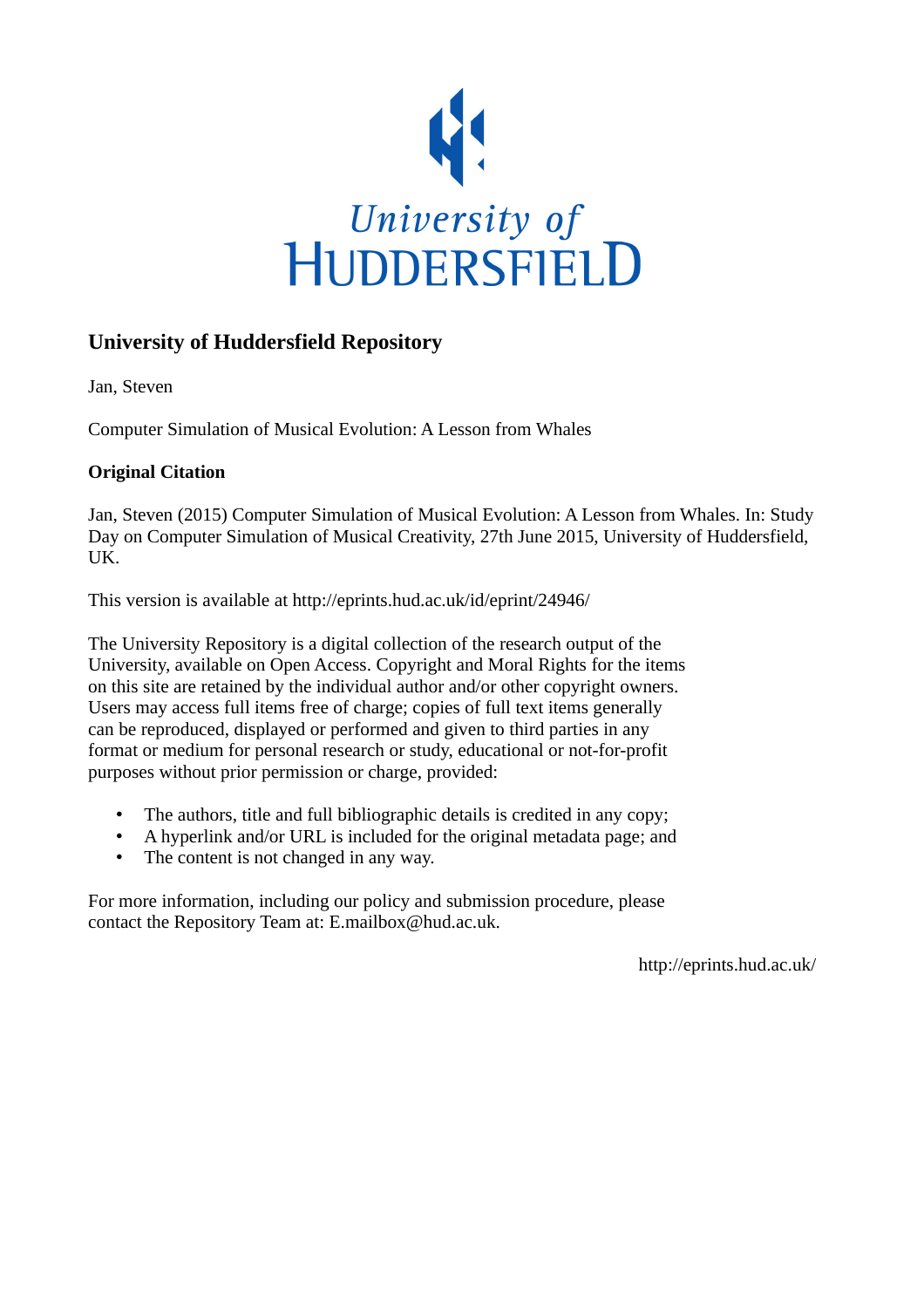# Computer Simulation of Musical Evolution: A Lesson from Whales

#### Steven Jan

#### June 29, 2015

#### Abstract

Simulating musical creativity using computers needs more than the ability to devise elegant computational implementations of sophisticated algorithms. It requires, firstly, an understanding of what phenomena might be regarded as music; and, secondly, an understanding of the nature of such phenomena — including their evolutionary history, their recursive-hierarchic structure, and the mechanisms by which they are transmitted within cultural groups. To understand these issues it is fruitful to compare human music, and indeed human language, with analogous phenomena in other areas of the animal kingdom. Whale song, specifically that of the humpback (Megaptera novaeangeliae), possesses many structural and functional similarities to human music (as do certain types of birdsong). Using a memetic perspective, this paper compares the "musilanguage" of humpbacks with the music of humans, and aims to identify a number of shared characteristics. A consequence of nature and nurture, these commonalities appear to arise partly from certain constraints of perception and cognition (and thus they determine an aspect of the environment within which the "musemes" (musical memes) constituting whale vocalizations and human music is replicated), and partly from the socialemotive-embodied and sexual-selective nature of musemic transmission. The paper argues that Universal-Darwinian forces give rise to uniformities of structure in phenomena we might regard as "music", irrespective of the animal group — certain primates, cetaceans or birds -– within which it occurs. It considers the extent to which whale song might be regarded as creative, by invoking certain criteria used to assess this attribute in human music. On the basis of these various comparisons, the paper concludes by attempting to draw conclusions applicable to those engaged in designing evolutionary music simulation/generation algorithms.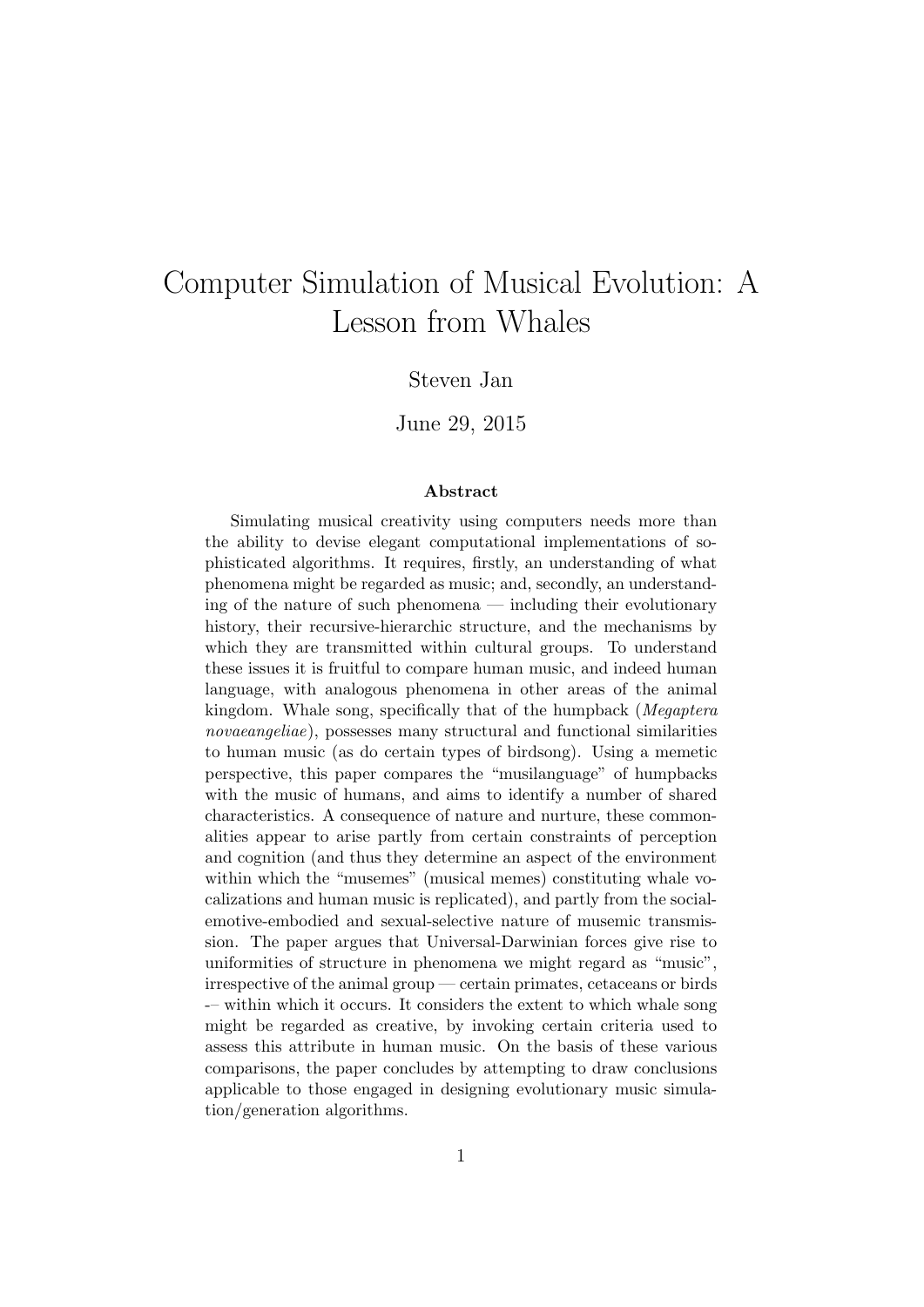#### Keywords

Memetics, meme, museme, proto/musilanguage, Universal Darwinism, recursivehierarchic structure, whale song, creativity.

### 1 Introduction

Leaving aside the use of computers for the analysis of music, the computer synthesis of music – conducted variously under the rubrics of Evolutionary Computation (Miranda, 2004), Computer Simulation of Musical Evolution (CSME) (Gimenes & Miranda, 2011), and Musical Metacreation (MUME) (Eigenfeldt, Bown, Pasquier, & Martin, 2013), among others – has made rapid progress over the last fifteen years. Whatever the method underlying the synthesis – recombination (Cope, 2001), genetic algorithms (Ozcan  $\&$ Erçal, 2008), crowd-sourcing (MacCallum, Mauch, Burt, & Leroi, 2012) or biocomputation (Miranda, 2014) – music simulation systems have expanded the boundaries of computation and have produced music which is interesting and convincing.

Whilst not wishing to diminish its success, a significant portion of this work has arguably been conducted with too much focus on the mechanics of computation and on the aesthetic appeal of the end products, and with insufficient reflection on the evolutionary-functional context of what is being attempted. In particular, music is often taken as an immutable, Platonic "given", with little consideration of its evolutionary history or function; how it relates to language, meaning and physicality; or how these aetiological factors impinge upon the methodologies chosen for its simulation. In saying this, I am referring to those simulations which aim to produce music which is recognizable and comprehensible to humans. While I am not denying the possibility of "non-anthropocentric" creativity (Velardo & Vallati, 2016) – the generation of music which is beyond humans' perceptual-cognitive reach, and which might only be produced or appreciated by machines – it remains at present largely a theoretical possibility.

# 2 "Social-Emotive" Vocalizations as Music and Language

What we term "music" is related to what we term "language" not as discrete and distinct categories, but as opposite ends of a continuum of social-emotive vocalizations (Morley, 2012, p. 127) (which include "infant-directed speech"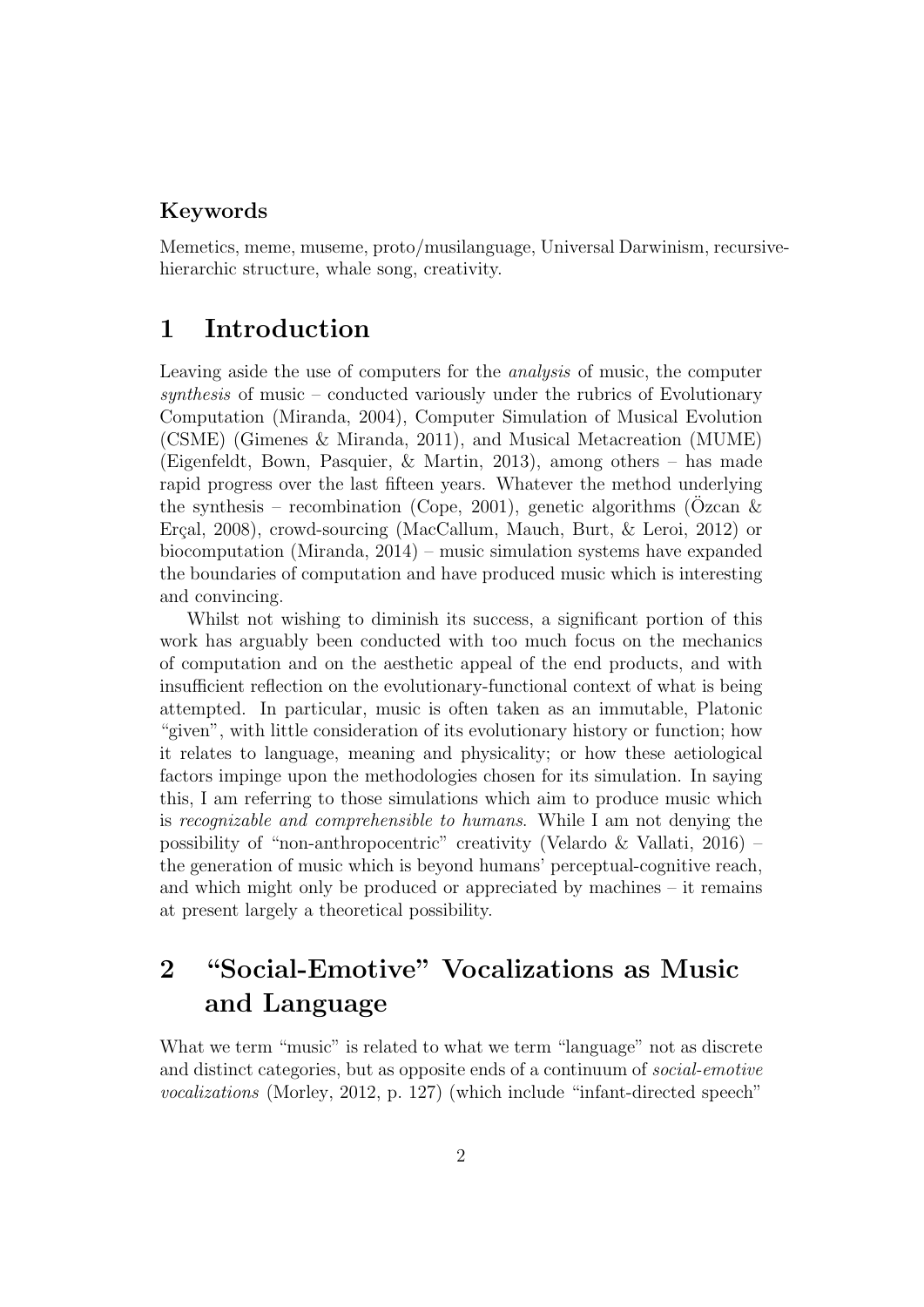(Dissanayake, 2008)). In early hominins (modern humans and our immediate ancestors) a "protolanguage", or "musilanguage" (Brown, 2000), appears to have slowly diverged (beginning c. 200,000 years ago) into music and language, with the emotive, melodic and rhythmic aspects of the protolanguage becoming more concentrated in music, and the social, semantic and syntactic aspects becoming more concentrated in language (Mithen, 2006). Despite this divergence, both preserve traces of their protolinguistic ancestor: music retains certain lexical/grammatical elements (such as combinatorial rules of chord progression and phrase concatenation); and language retains certain melodic/emotional elements (such as the presence of intonation in a majority of languages, and pitch inflexion even in non-tonal languages).

Brown hypothesises the relationship between language and music as shown in Figure 1, which represents two levels at which music and language operate.

- The *phonological level* in language concerns phonemes and their assembly into words and phrases. In music this level concerns pitches and their assembly into motifs and phrases.
- The *meaning level* in language relates to "propositional syntax", which "specifies temporal and behavioral relationships between subjects and objects in a phrase" and which "is based on relationships between actors and those acted upon" (Brown, 2000, pp. 292–293, 296). In music this level relates to "pitch-blending syntax" (Brown, 2000, p. 274), which correlates sound structures with their expressive effects.

At its far left-hand side, the continuum (top part of Figure 1) represents language as the use of sound for referential meaning and, at its far right-hand side, represents music – in its "acoustic mode" (Brown, 2000, p. 271) – as the use of sound for emotive meaning. Even though "pure" language and "pure" music are never wholly unmixed, there are a number of intermediate states between these two extremes, which afford evidence that the bifurcation of musilanguage is not (yet) total and that there are therefore modes of communication which, while primarily linguistic, retain significant traces of musicality, and vice versa.

# 3 Segmentation, Musemes/Lexemes, and Recursive-Hierarchical Structuring in Music and Language

Music and language divide a sound-stream into discrete particles owing to the segmentational pressures described by gestalt psychology (Deutsch, 1999),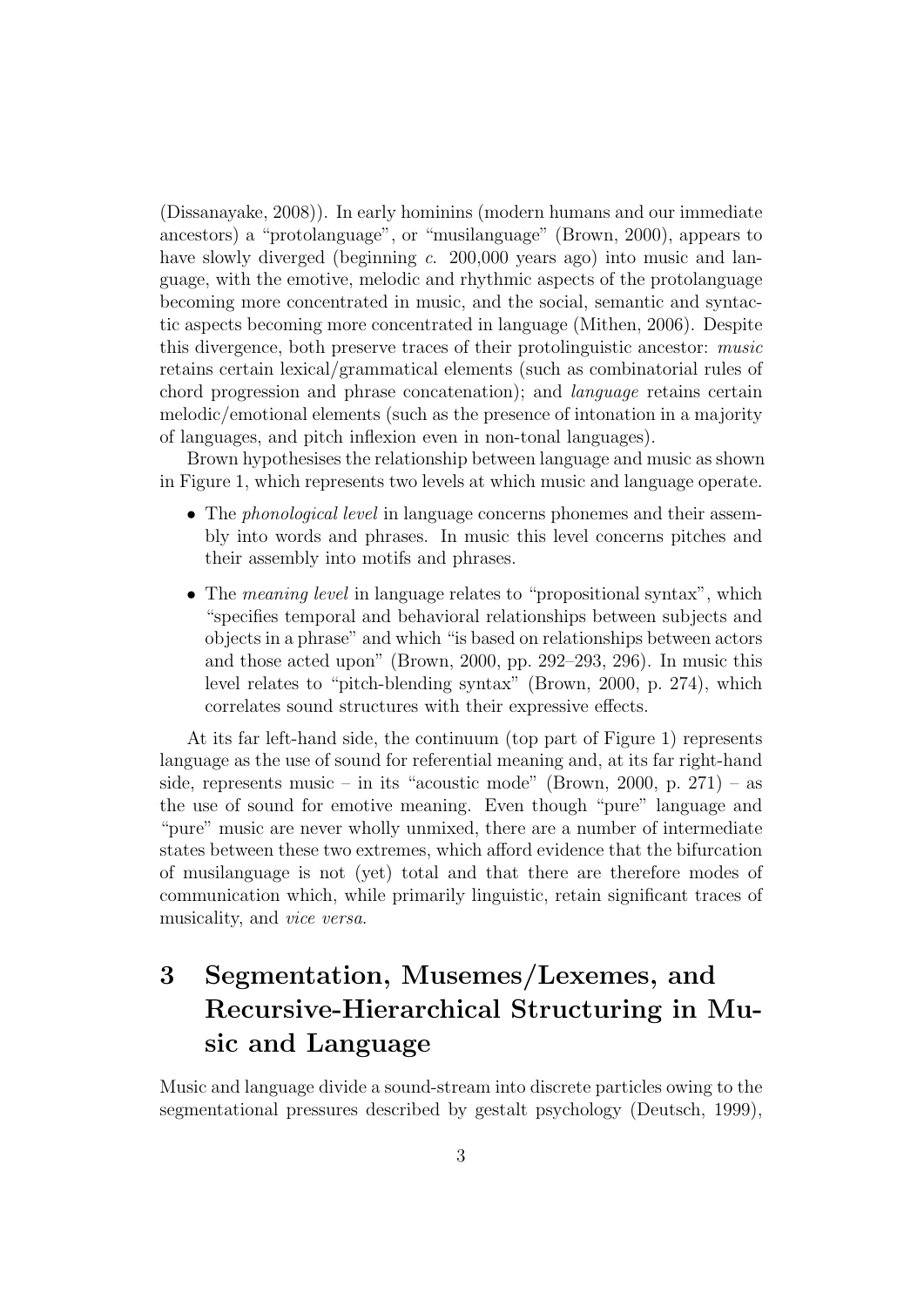Figure 1: The Music-Language Continuum (Brown, 2000, p. 275, Figure 16.1)

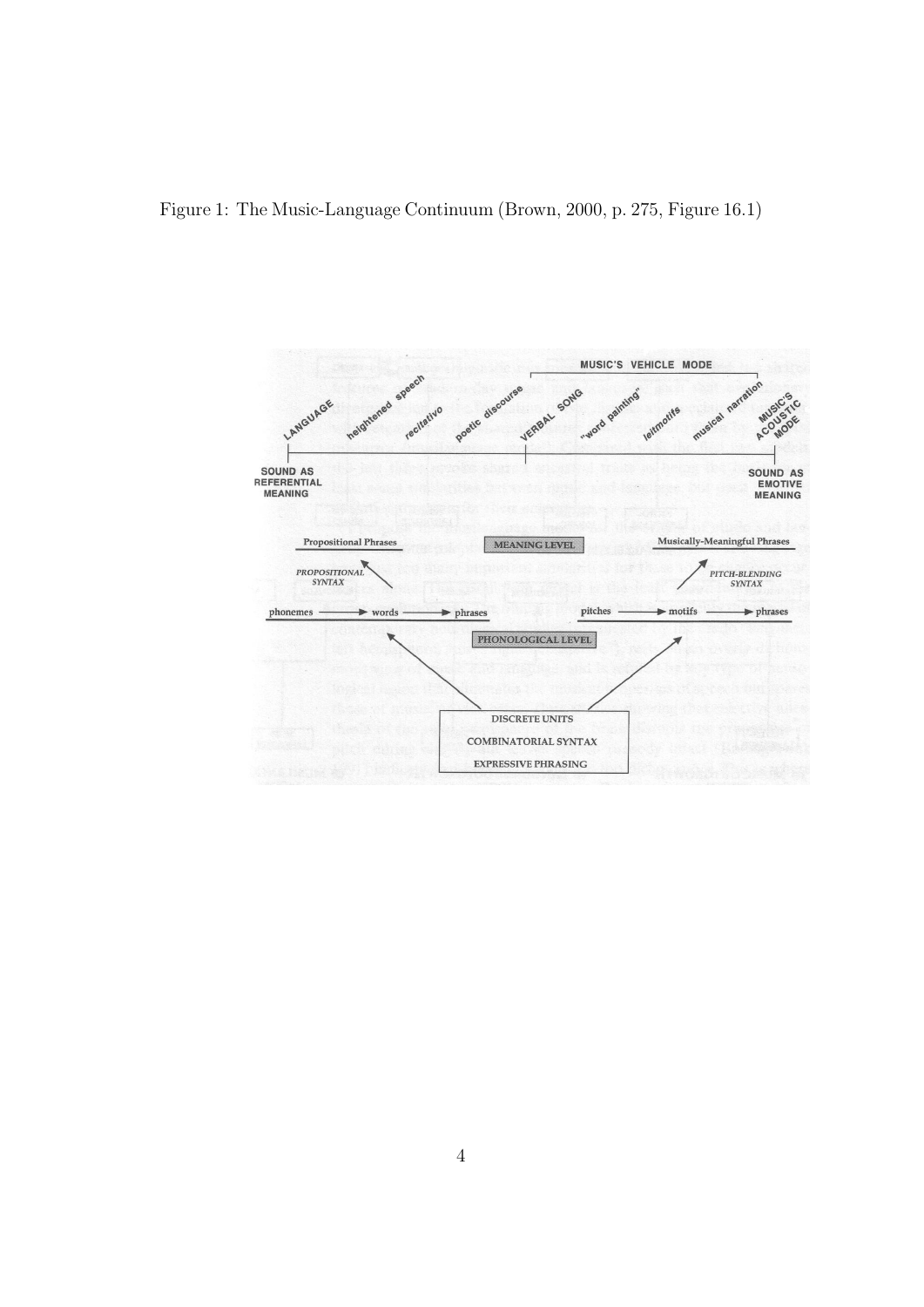specifically the phenomenon of "chunking" (Snyder, 2000, pp. 53–56). One might term these particles "musemes" (musical memes) and "lexemes" (language memes), respectively (Jan, 2007, 2015a). Both are implicated in syntactic structure and referential function (stronger in language than in music); and both possess emotional-expressive content (stronger in music than in language). Given this segmentational tendency, and the consequent formation of particulate entities from a larger pool of sonic "raw materials", it is likely that at some point in our prehistory the Variation-Replication-Selection (VRS) algorithm (Dennett, 1995, p. 343) "booted up", a "Universal Darwinian" process (Dawkins, 1983) was initiated, and music/linguistic-cultural evolution followed.

An almost inevitable consequence of Universal Darwinism is the generation of multilevelled structures from "flat", undifferentiated raw materials (be they the amino acids of DNA, or the sound fragments of musemes or lexemes) upon which it operates. Such recursive-hierarchical organization arises from the "nesting" of chunks at a given level within a chunk at the next higher level (Snyder, 2000, p. 54–55) and the associated evolution of a syntax to regulate it. Kirby's computer simulations of language evolution have verified the feasibility of this process (Kirby & Hurford, 2002; Kirby, 2013). In human music, for example, uniparametric "style forms/shapes" conglomerate to form multiparametric "style structures" (Narmour, 1990, p. 34). These short units coalesce into phrases, which then assemble into larger structural sections, and so on, up to the global level of the movement or work (Jan, 2010).

#### 4 Whale Song as Musilanguage

The acid test of Universal Darwinism is, obviously enough, its universality. While it is a hypothesis which is intrinsically difficult to falsify (Popper, 1959), one can buttress it by amassing – as, analogously, "traditional" evolutionary biologists have (Ridley, 2004, Chapter 3) – a large body of evidence in its favour. Some such evidence comes in the form of animal vocalizations – some zoomusicologists refer to them as "music(s)" – the study of which reveals a number of characteristics which are directly analogous to human music and language, and which are therefore pertinent to their computer simulation (Kirke, 2011).

Like human music and language, the song of the humpback whale (Megaptera novaeangeliae) has a recursive-hierarchical structure: a series of distinct musilinguistic entities, in combination, engender a structure at the next higher level (Whitehead & Rendell, 2014). (Many of the following observa-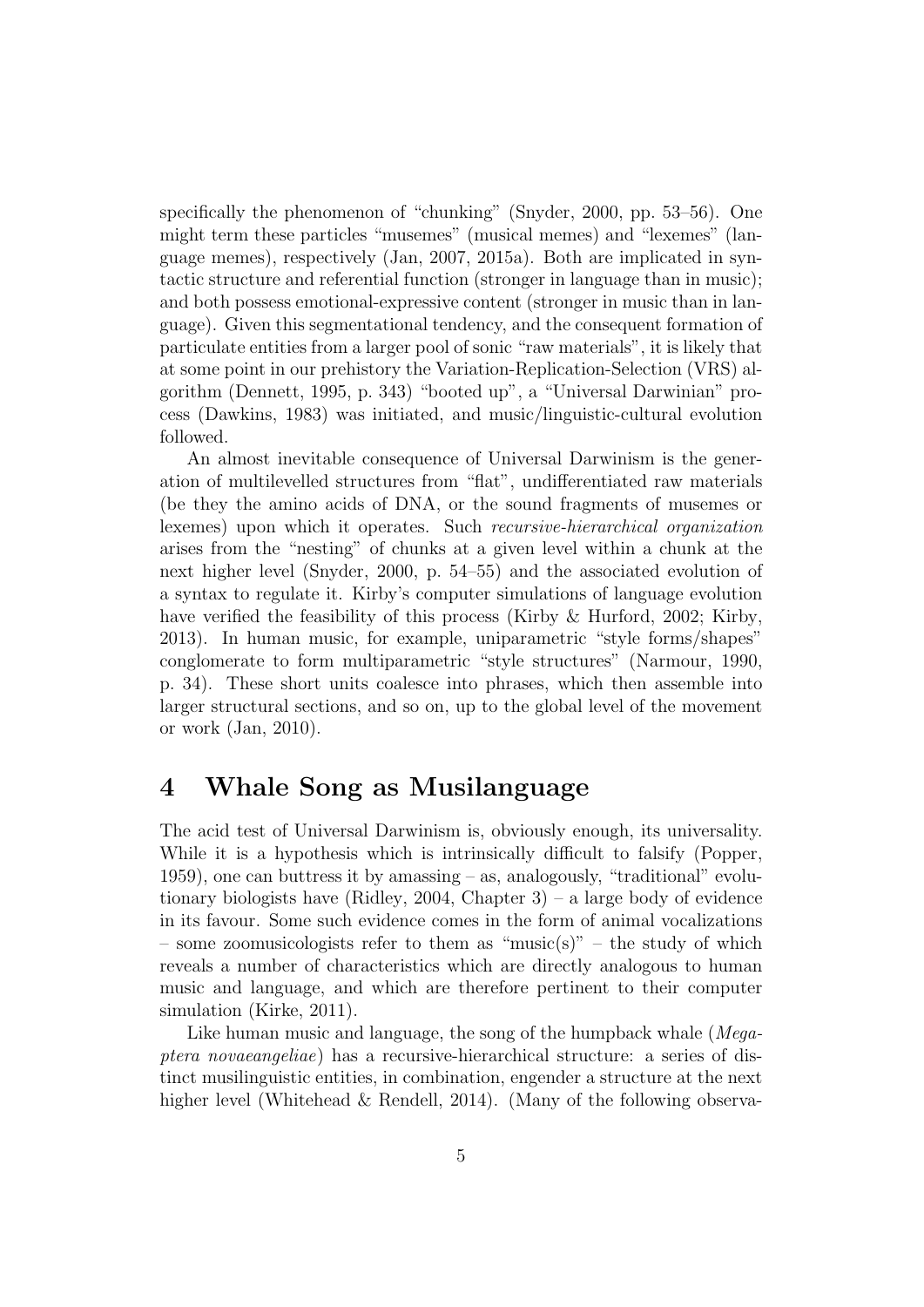tions on whale song apply equally to the songs of certain bird species (Fitch, 2009; Earp & Maney, 2012).) In Payne's formulation, shown in Figure 2, the basic building block is the *unit*, a single sound parcel ( $\equiv$  note) with a specific pitch shape, timbre and duration. Units are combined into *phrases*  $(\equiv$  longer "protemes") of up to fifteen seconds' duration. Phrases normally have at least six units and may be divided into subphrases ( $\equiv$  shorter protemes) of up to seven seconds' duration, each with a normal minimum of three units. Two or more phrases are combined, sometimes by repetition, into themes of up to two minutes' duration. Themes assemble, in groups of up to ten, to form the songs themselves, lasting up to twelve minutes. If a song is repeated without a significant pause, it forms a song session, the longest recorded example of which is over twenty hours (Payne, 2000, pp. 136–137).

While the songs of different humpback groups are dissimilar in content, owing to variations in the configuration of their sub/phrases, the basic recursive-hierarchical structure remains constant across the species. This implies a genetic foundation for vocalization similar to the perceptual-cognitive constraints operative in humans (Lerdahl, 1992) and partly regulated by the "FOXP2" gene (Carroll, 2003). Perhaps the genetic basis for segmentation is common to certain primates and cetaceans, being an "ancestral homology" (Ridley, 2004, p. 431). Beyond inter -pod differences, there is also evidence of intra-pod variation. Comparing the same pod over successive years, their songs change, and this occurs during the active (summer) singing period and not as a result of inter-migration (winter) forgetting (Payne, 2000, p. 139).

Specifically, there is mutation of sub/phrases (adding/deleting/modifying units) and, at a higher hierarchical level, there is mutation of themes (by means of substitution of sub/phrases) (Payne, 2000, pp. 138–139). While the biological context for this mutability is *sexual selection* – songs are produced by males as part of mate-attraction/competition rituals (Parsons, Wright, & Gore,  $2008$  – the changes are *cultural-evolutionary*: there is a genetic foundation for all animal vocalizations but the kind of "creative" mutability observed in humans and whales is almost always driven by some form of memetic evolution.

Whale vocalizations are presently neither musical nor linguistic but, on account of having attributes of both forms of communication, proto/musilinguistic. Perhaps they will bifurcate at some point in the future, as is hypothesized to have happened in hominins, into even more complex and lyrical whale music and fully compositional – segmented, syntactic – whale language. There are several caveats to this, however. For one thing, music is an intentional object (Dennett, 1989): a dog is presumably oblivious to music as music because humans interpret its sound patterns in ways the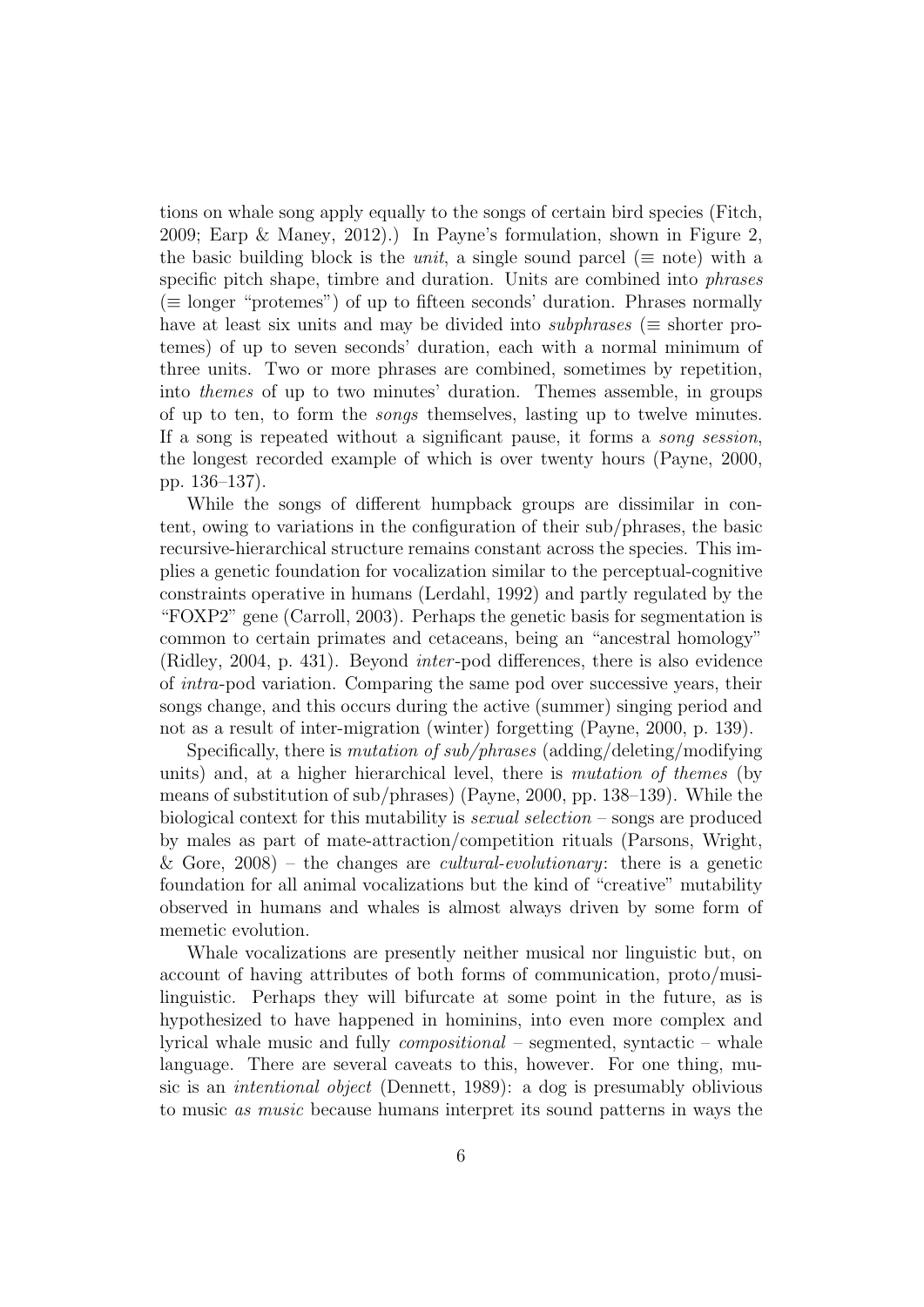Figure 2: The Hierarchical Structure of Whale Song (Payne, 2000, p. 137, Figure 9.1) Figure 2: The Hierarchical Structure of Whale Song (Payne, 2000, p. 137, Figure 9.1)

| <b>DURATIONS</b><br><b>HOURS</b> | $-12$ MIN | THEME 6 - 2 MIN | -- 15 SEC<br>PHRASE<br>PHRASE | ~7 sec<br><b>SUBPIRASE</b><br>$(9 + UNITS)$<br>$\begin{bmatrix} \frac{\text{SLOPMRASE}}{\text{Q UNITS}} \end{bmatrix}$<br><b>SUBPHRASE</b><br>H UNITSI | .<br>$\ddot{\phantom{0}}$             | 120<br><b>105</b>    |
|----------------------------------|-----------|-----------------|-------------------------------|--------------------------------------------------------------------------------------------------------------------------------------------------------|---------------------------------------|----------------------|
|                                  |           |                 | PHRASE                        | SUBPHRASE<br>(4 UNITS)<br>SUBPHRASE                                                                                                                    | ł<br>ì                                | $\overline{9}$<br>۴D |
| SONG SESSION                     | SONG      | THEME 5         | PHRASE                        | SUBPHRASE<br>SUBPHRASE<br>(4 UNITS)                                                                                                                    | Į<br>ł<br>$\ddot{\phantom{0}}$        | <b>SECONDS</b>       |
|                                  |           |                 | PHRASE                        | SUBPHRASE<br><b>SUBPHRASE</b><br>(4 UNITS)                                                                                                             | ţ<br>.<br>'                           | \$                   |
|                                  |           | THEME 4         | PHRASE                        | <b>SUBPHRASE</b><br><b>16 UNITS)</b>                                                                                                                   | l<br>$\ddot{v}$<br>$\frac{1}{1}$<br>1 | 8<br>S               |
|                                  |           |                 |                               | SUBPHRASE<br>(3 LINETS)                                                                                                                                | ١<br>١                                |                      |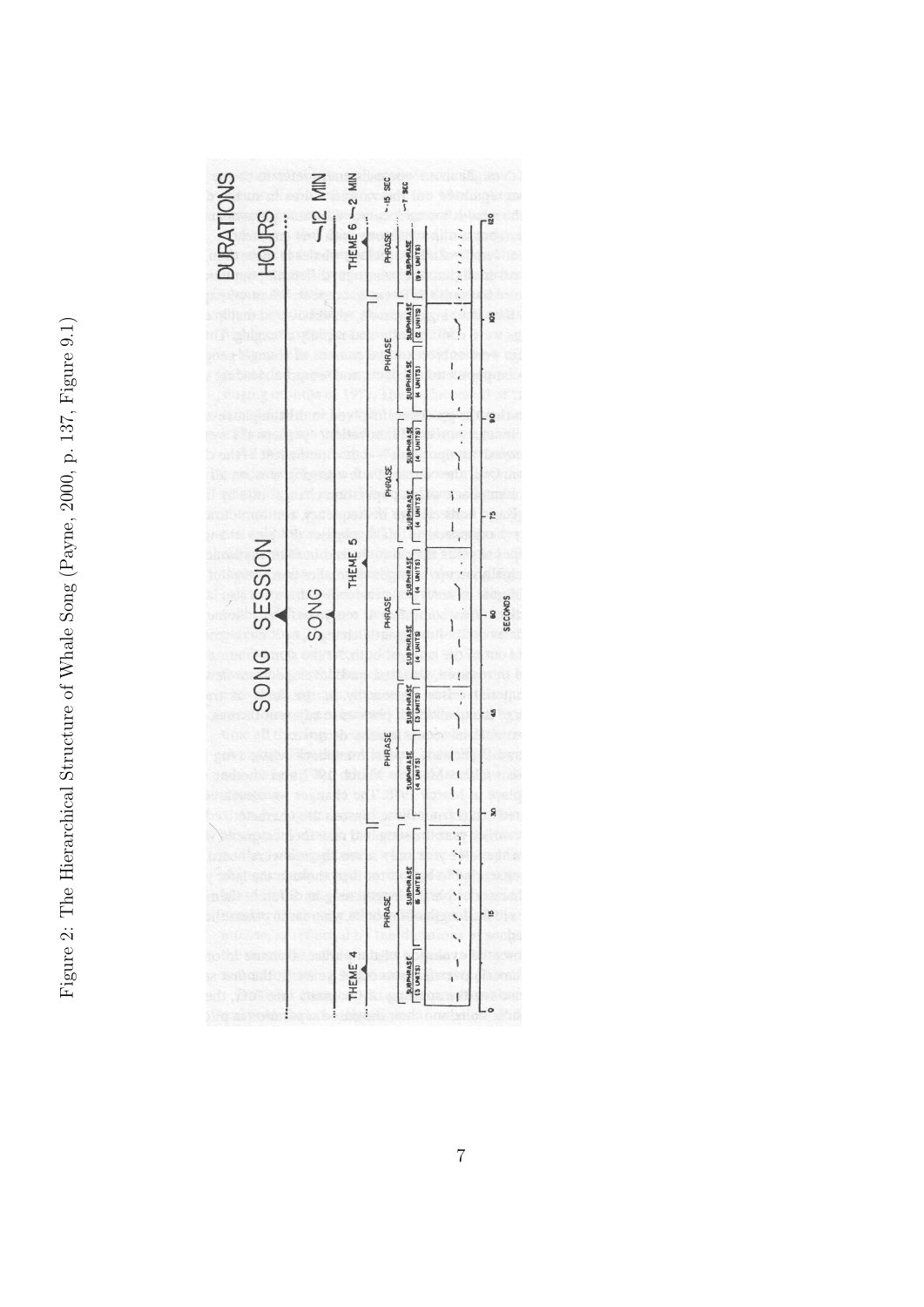dog cannot. More fundamentally, intentionality, not only in the engagement with music but also in the production and reception of language, presupposes consciousness.

A future whale language would therefore imply whale consciousness; or at least it would require – to reiterate Brown's assertion – a developed form of "propositional syntax . . . based on relationships between actors and those acted upon". Such syntax appears a likely consequence of those numerous systems of social organization where animals must negotiate relationships in the ultimate service of their individual selfish genetic advantage. Indeed, Carruthers (2002) hypothesizes that propositional syntax itself underpins and motivates consciousness, arguing that

[all] non-domain-specific [conscious and unconscious] thinking operates by accessing and manipulating the representations of the language faculty. More specifically, the claim is that [all] non-domainspecific [conscious and unconscious] thoughts implicate representations in what Chomsky . . . calls 'logical form' (LF). Where these representations are *only* in LF, the thoughts in question will be nonconscious ones. But where the LF representation is used to generate a full-blown phonological representation (an imagined sentence), the thought will generally be conscious. (Carruthers, 2002, pp. 658, 666; emphasis in the original)

As represented in Figure 3, *domain-specific* thought (e.g., a whale's conceptions of geometry (the pod's position in relation to other pods, for instance) and number (of conspecifics in the pod, for instance) could eventually be integrated by the kind of domain-general LF underpinning human language. If the protemes already constituting whale vocalizations come to "token" such a LF, it would then be potentially accessible to a whale's ToM (Theory of Mind) module (if and when evolved) and thus made conscious. Given this, and as Blackmore would argue, a whale would then be able to answer in the affirmative the question "[a]m I conscious now?" (Blackmore, 2005, p. 27).

### 5 Creativity in Whale Song

As cultural evolution finds high-level novelty – and thus an expansion of society's conceptual and expressive vocabulary – by means of processes operating via memetically based Darwinism, so biological evolution finds low-level novelty – and thus an expansion of its replicators'/vehicles'/species' survival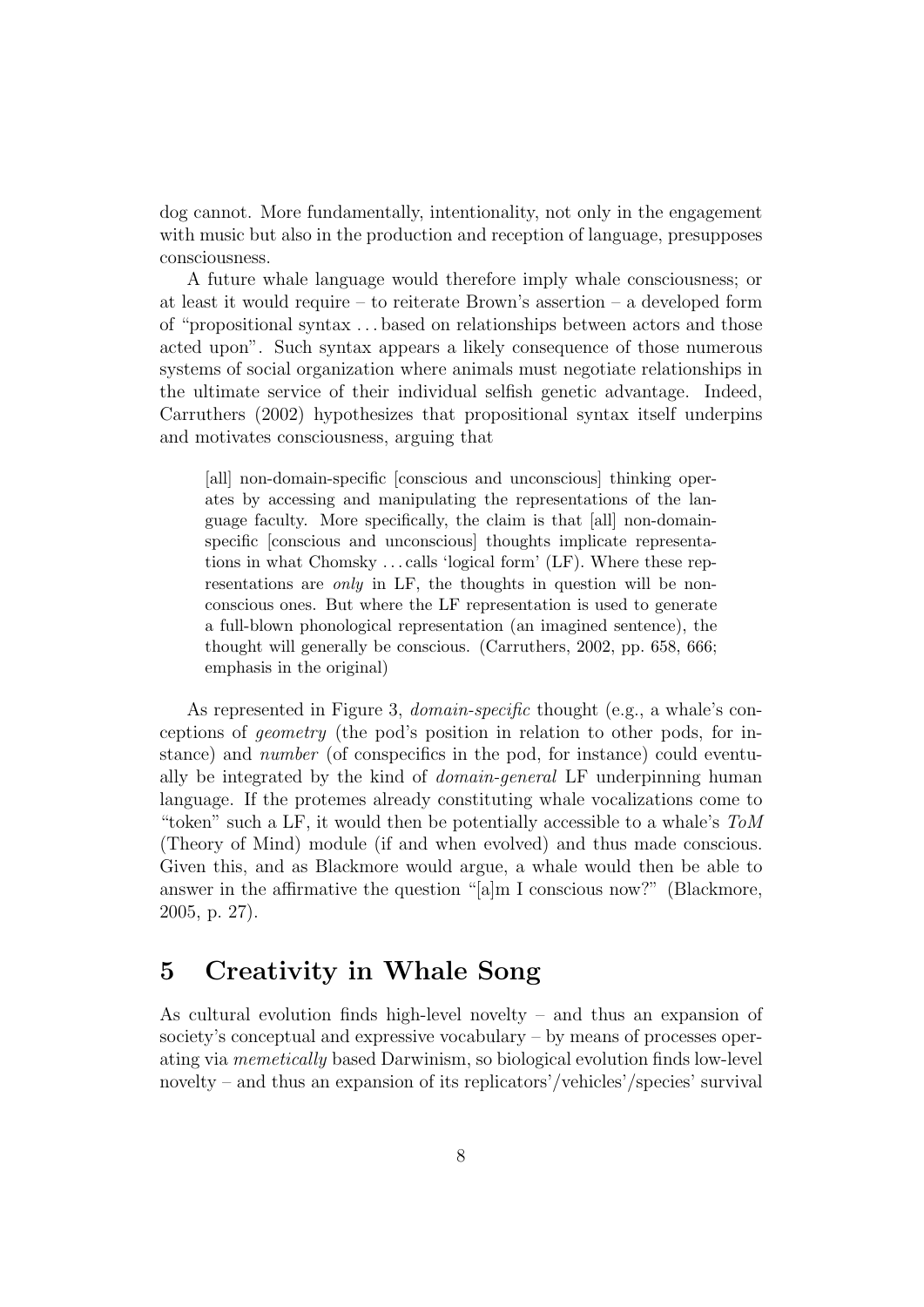Figure 3: Thought, Modularity and Language (Jan, 2015a, p. 16, Figure 1)



**Figure 1: Thought, Modularity and Language**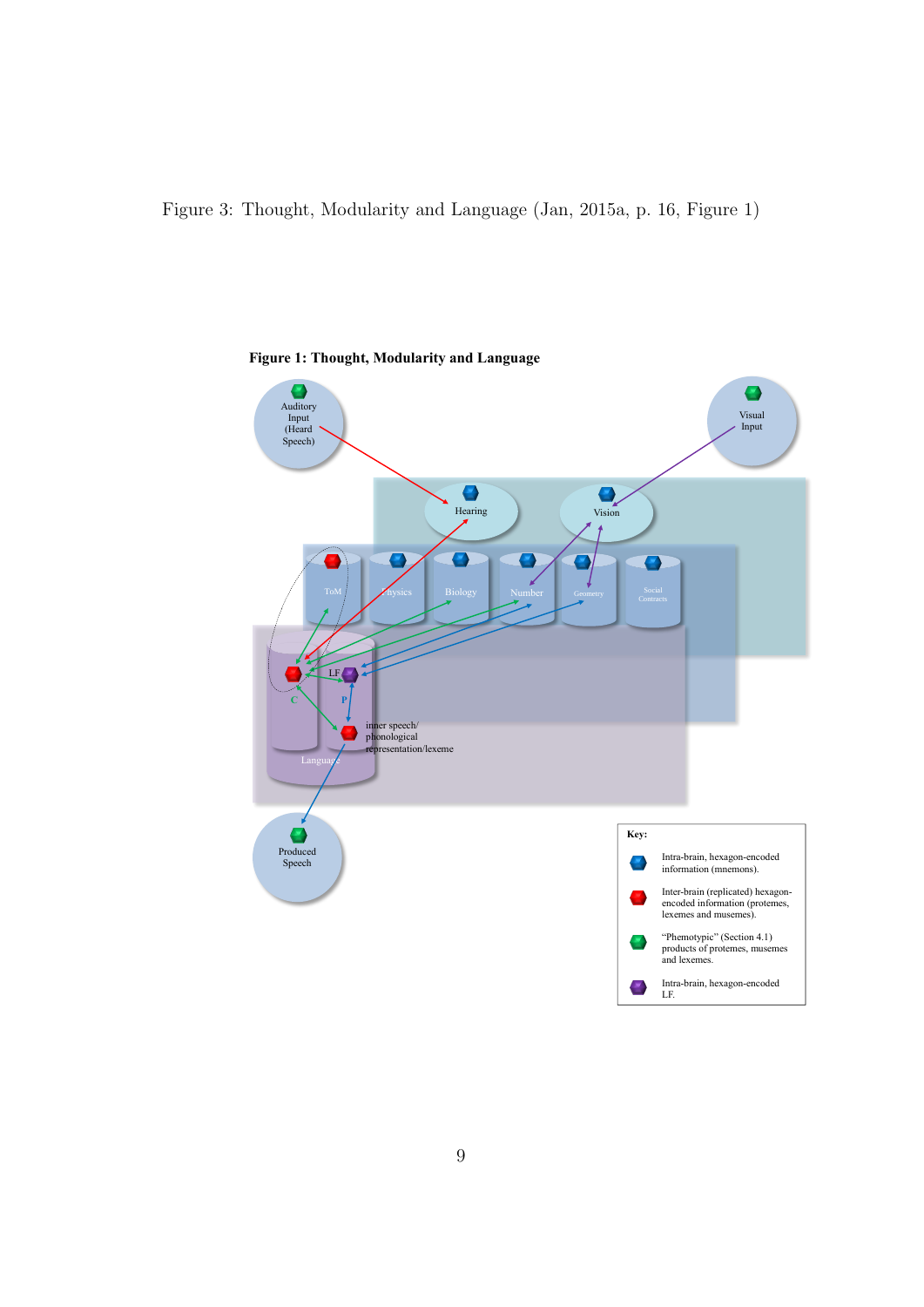"vocabulary" – by means of processes operating via *genetically* based Darwinism. In this sense, the problem-space exploration characteristic of evolution is a form of creativity.

It is tempting to term this Darwinian creativity but because, in an Universal-Darwinian view, all creativity – natural and cultural – is driven by the VRS algorithm, the term is tautological. If creativity is a process of generating novelty such that (i) new ways of *connecting* existing elements within a problem space are found; or (ii) new areas of a problem space are investigated; or (iii) a problem space is redesigned in order to locate more radical solutions, then these three categories – Boden's combinational, exploratory and transformational creativity, respectively (Boden, 2004, pp.  $3-6$ ) – readily describe processes intrinsic to (Universal) Darwinism.

Whale song arguably involves all three forms of creativity: its sub/phrases are assortatively recombined; the "hypervolume" (Dawkins, 2006, p. 65) of all possible songs is progressively explored; and the systemic level of organization may, in principle, be transformed by the power of the VRS algorithm to expand the range of replicable combinations of units and sub/phrases – thus, a whale analogue to tonality might, in principle, become an analogue to atonality (Jan, 2015b).

## 6 Conclusion: Some Lessons for the Computer Simulation of Musical Evolution

This discussion has said little on the computer simulation of musical evolution itself, but the observations made are, I would suggest, directly relevant to all who seek to use computers to emulate human creativity. In summary:

- Universal Darwinism allows us to regard seemingly dissimilar phenomena using the same conceptual framework. The sounds of music, the sounds of words, and certain vocalization of animals arguably devolve to the same thing: they are replicated cultural patterns, or pro/mus/ lexemes.
- Most animal vocalizations are social-emotive: they communicate visceral feelings, often apropos relationships with conspecifics. This attribute is burned into music and language as well – we can usually tell from somebody's tone of voice whether they are happy or sad, even if the words they use say the opposite; and the character of a piece of music is usually readily discernible.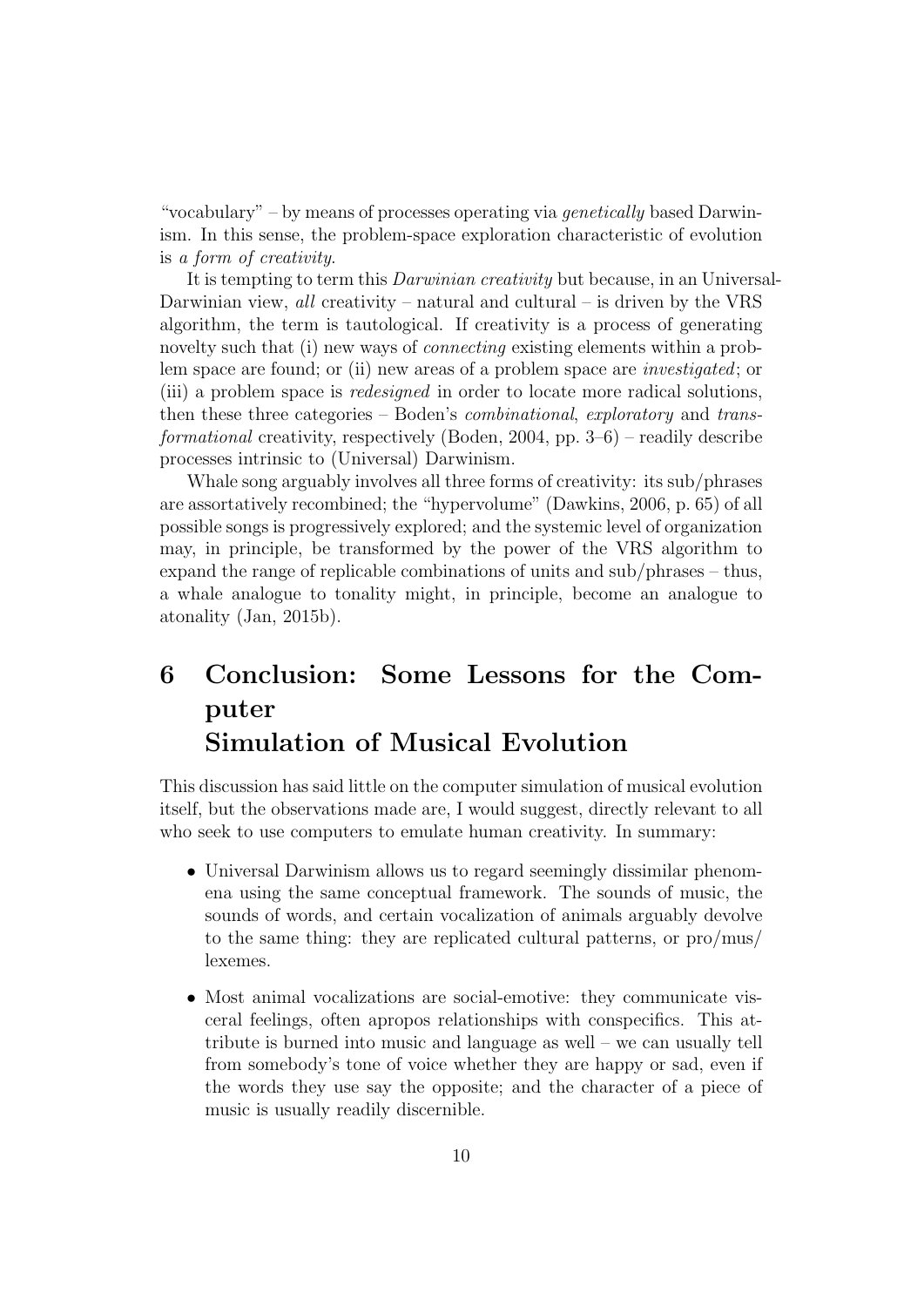- A special feature of language is that social-emotive sound-parcels became associated (either "iconically" or "indexically" (Tolbert, 2001)) with objects in the real world and concepts arising from interaction with these objects, giving complex semantics – and a necessarily richer syntax – on top of the existing phonology.
- To social and emotive, one should add *embodied* (Shapiro, 2011): music and physical movement are inseparable and – as further evidenced by primate vocalizations and their associated movements (Fitch, 2006) – are likely to have been so for early hominins.
- It is likely that whale song is at the stage in its evolution reached by early hominins around the point of the bifurcation of musilanguage into their current trajectories. Whales await the "cognitive revolution" (Harari, 2014, p. 22), itself partly driven by (musi)language, which bootstraps this process.

The implications of these points for computer simulations of music are that:

- Simulations should ensure that the fundamental musical units manipulated by the system make perceptual-cognitive sense, certainly if the emulation of anthropocentric/zoocentric creativity is intended.
- Simulations should attempt to incorporate not just the phonetic and syntactic dimensions, but also the semantic. In this way the resulting music makes contact with the social-emotive-embodied (musilinguistic) dimension central in the early evolution of music.
- Simulations should also recognize the element of sexual selection (Miranda, Kirby, & Todd, 2003). While certainly not the whole story, it is likely that human music – and almost certainly whale song – evolved partly as a result of male displays of reproductive fitness (Miller, 2000).

These "shoulds" are not intended to sound authoritarian and peremptory; but if recreating a similar, albeit "counterfactual", path to that taken by human music is the aim of computer simulations (and other aims and other strategies are possible and valuable), then it makes sense to go with the grain of Universal Darwinism; to try to (re)connect music with sociality, emotion and physicality; and to see music and language, and their common socialemotive-embodied driving forces, as two sides of the same evolutionary coin.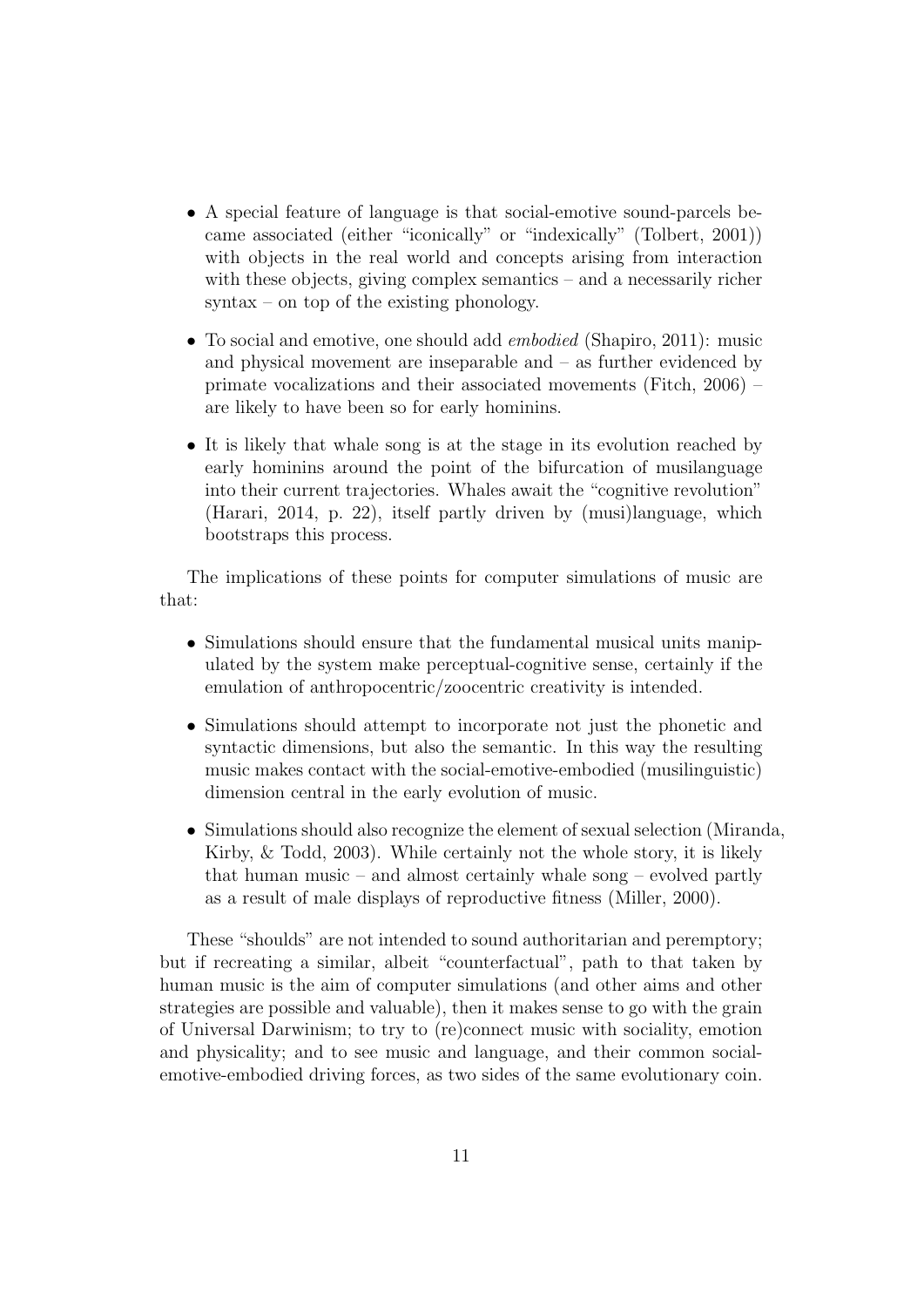### References

- Blackmore, S. J. (2005). Consciousness: A Very Short Introduction. Oxford: Oxford University Press.
- Boden, M. A. (2004). The Creative Mind: Myths and Mechanisms (2nd edn ed.). London and New York: Routledge.
- Brown, S. (2000). The "Musilanguage" Model of Musical Evolution. In N. L. Wallin, B. Merker, & S. Brown (Eds.), The origins of music (pp. 271–300). Cambridge, MA: MIT Press.
- Carroll, S. B. (2003). Genetics and the Making of Homo Sapiens. Nature, 422 (6934), 849–857.
- Carruthers, P. (2002, January). The Cognitive Functions of Language. Behavioral and Brain Sciences, 25 , 657–726. Retrieved from http://dx.doi.org/10.1017/S0140525X02000122 doi: 10.1017/ S0140525X02000122
- Cope, D. (2001). Virtual Music: Computer Synthesis of Musical Style. Cambridge, MA: MIT Press.
- Dawkins, R. (1983). Universal Darwinism. In D. S. Bendall (Ed.), Evolution from molecules to men (pp. 403–425). Cambridge: Cambridge University Press.
- Dawkins, R. (2006). *The Blind Watchmaker*. London: Penguin.
- Dennett, D. C. (1989). The Intentional Stance. Cambridge, MA: MIT Press.
- Dennett, D. C. (1995). Darwin's Dangerous Idea: Evolution and the Meanings of Life. London: Penguin.
- Deutsch, D. (1999). Grouping Mechanisms in Music. In D. Deutsch (Ed.), The psychology of music (2nd ed., pp. 299–348). San Diego, CA: Academic Press.
- Dissanayake, E. (2008). If Music is the Food of Love, What About Survival and Reproductive Success? Musicae Scientiae, 12 (Special Issue: Narrative in Music and Interaction), 169–195. doi: 10.1177/ 1029864908012001081
- Earp, S. E., & Maney, D. L. (2012). Birdsong: Is it Music to their Ears? Frontiers in Evolutionary Neuroscience, 4 . doi: 10.3389/fnevo.2012 .00014
- Eigenfeldt, A., Bown, O., Pasquier, P., & Martin, A. (2013). Towards a Taxonomy of Musical Metacreation: Reflections on The First Musical Metacreation Weekend. In Proceedings of the second international workshop on musical metacreation (mume-2013), in conjunction with the ninth annual aaai conference on artificial intelligence and interactive digital entertainment (aiide-13). AAAI Press. Retrieved from http://philippepasquier.com/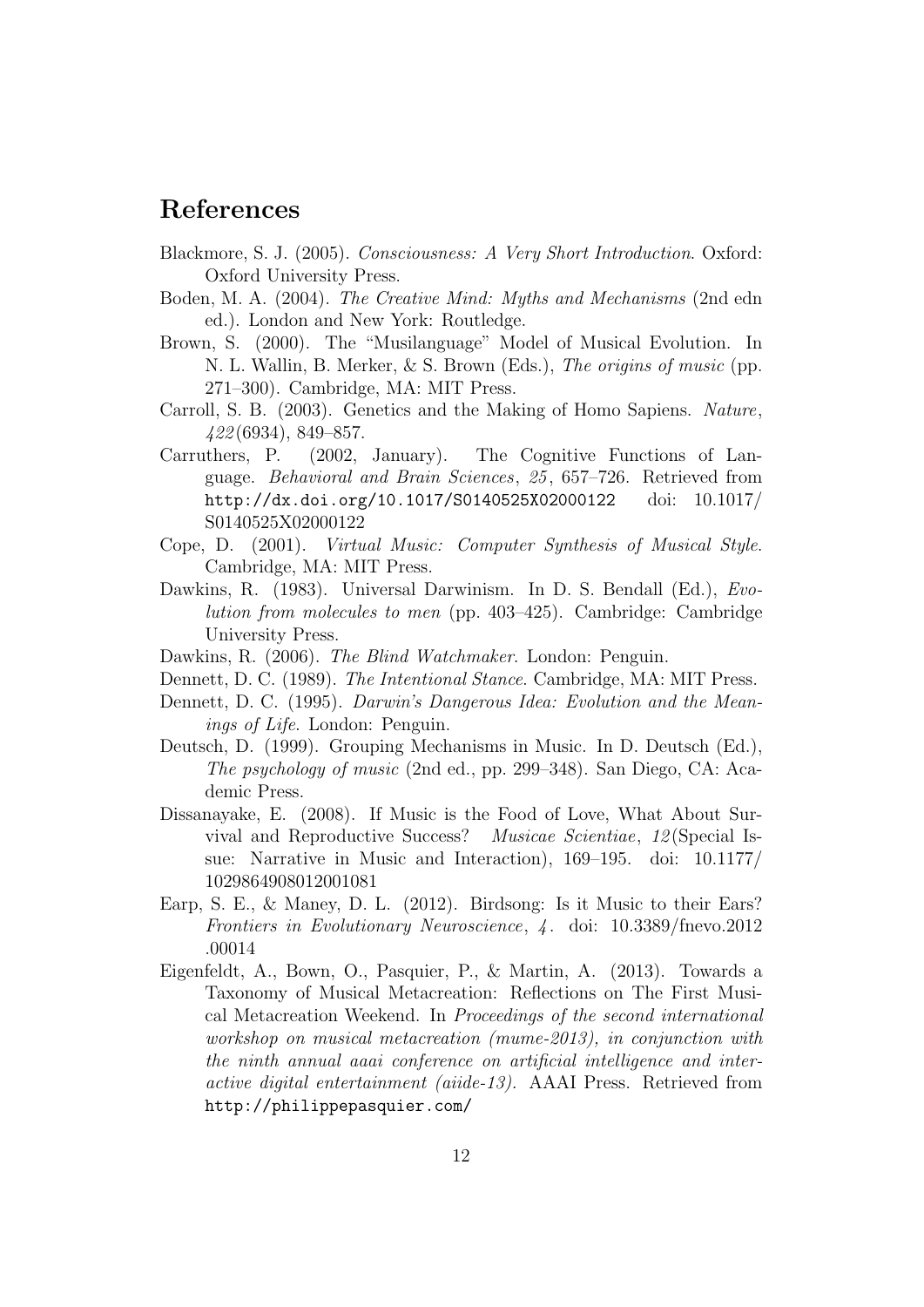- Fitch, W. T. (2006). The Biology and Evolution of Music: A Comparative Perspective. Cognition,  $100(1)$ , 173-215. Retrieved from http://www .ncbi.nlm.nih.gov/pubmed/16412411 doi: 10.1016/j.cognition.2005 .11.009
- Fitch, W. T. (2009). Animal Behaviour: Birdsong Normalized by Culture. Nature, 459 , 519–520. doi: 10.1038/459519a
- Gimenes, M., & Miranda, E. R. (2011). An Ontomemetic Approach to Musical Intelligence. In E. R. Miranda (Ed.), A-life for music: Music and computer models of living systems (pp. 261–286). Middleton, WI: A-R Editions.
- Harari, Y. N. (2014). Sapiens: A Brief History of Humankind. London: Harvill Secker.
- Jan, S. B. (2007). The Memetics of Music: A Neo-Darwinian View of Musical Structure and Culture. Aldershot: Ashgate.
- Jan, S. B. (2010). Memesatz contra Ursatz: Memetic Perspectives on the Aetiology and Evolution of Musical Structure. *Musicae Scientiae*,  $1/4(1)$ , 3–50.
- Jan, S. B. (2015a). From Holism to Compositionality: Memes and the Evolution of Segmentation, Syntax and Signification in Music and Language. Language and Cognition,  $7(1)$ , 1–38. doi: doi:10.1017/langcog.2015.1
- Jan, S. B. (2015b). Memetic Perspectives on the Evolution of Tonal Systems. Interdisciplinary Science Reviews,  $40(2)$ , 143–165.
- Kirby, S. (2013). Transitions: The Evolution of Linguistic Replicators. In P. M. Binder & K. Smith (Eds.), The language phenomenon: Human communication from milliseconds to millennia (pp. 121–138). Berlin and Heidelberg: Springer.
- Kirby, S., & Hurford, J. (2002). The Emergence of Linguistic Structure: An Overview of the Iterated Learning Model. In A. Cangelosi & D. Parisi (Eds.), Simulating the evolution of language (pp. 121–148). London: Springer.
- Kirke, A. J. (2011). Application of Multi-Agent Whale Modelling to an Interactive Saxophone and Whales Duet. Proceedings of International Computer Music Conference, 350–353.
- Lerdahl, F. (1992, January). Cognitive Constraints on Compositional Systems. Contemporary Music Review,  $6(2)$ , 97– 121. Retrieved from http://www.tandfonline.com/doi/abs/10 .1080/07494469200640161 doi: 10.1080/07494469200640161
- MacCallum, R. M., Mauch, M., Burt, A., & Leroi, A. M. (2012). Evolution of music by public choice. Proceedings of the National Academy of Sciences,  $109(30)$ , 12081–12086. Retrieved from http://www.pnas.org/ content/early/2012/06/12/1203182109.abstract doi: 10.1073/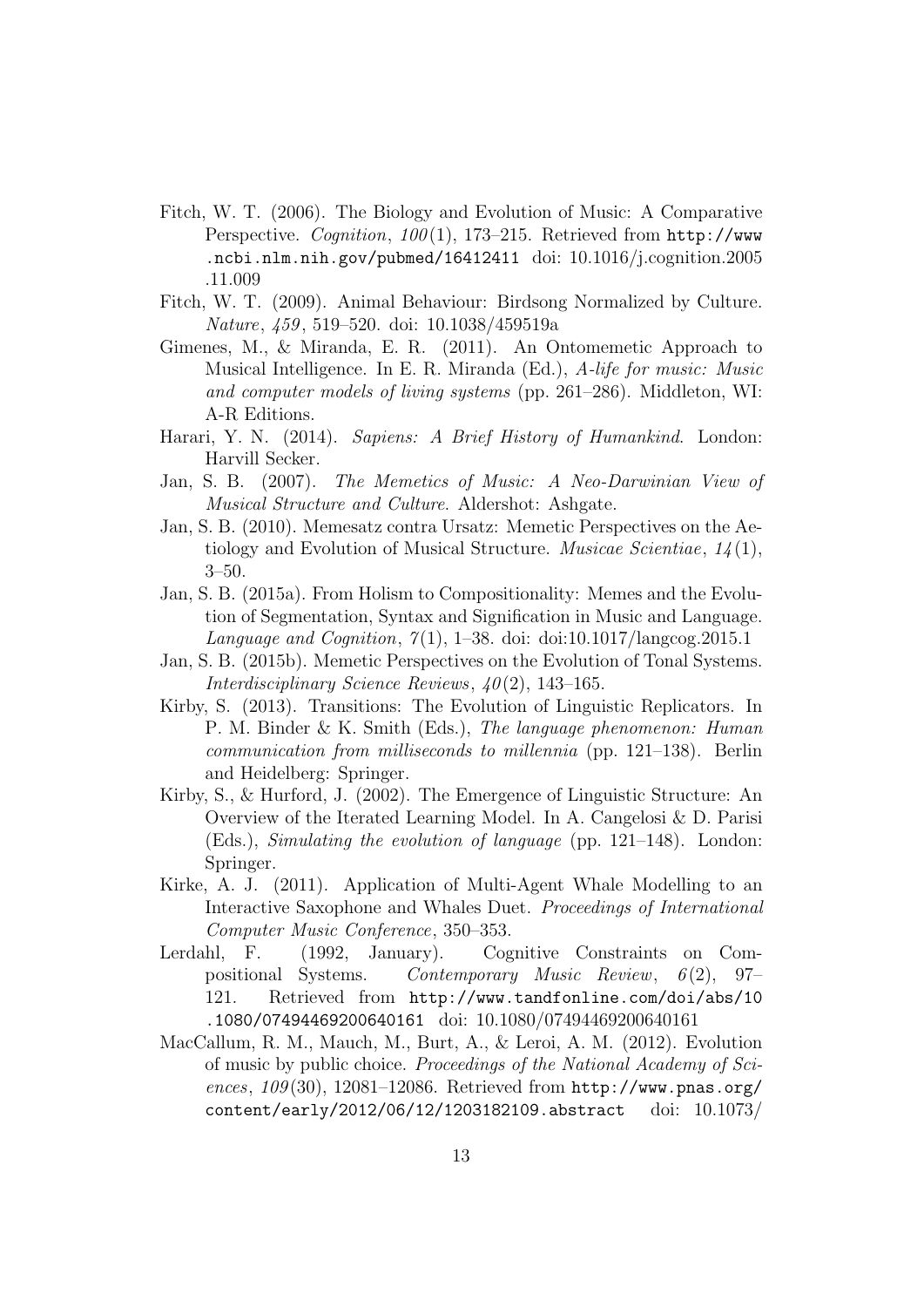pnas.1203182109

- Miller, G. (2000). Evolution of Human Music Through Sexual Selection. In N. L. Wallin, B. Merker, & S. Brown (Eds.), The origins of music (pp. 329–360). Cambridge, MA: MIT Press. doi: 10.1177/004057368303900411
- Miranda, E. R. (2004). At the Crossroads of Evolutionary Computation in Music: Self-Programming Synthesizers, Swarm Orchestras and the Origins of Melody. Evolutionary Computation, 12 (2), 137–158. doi: 10.1162/106365604773955120
- Miranda, E. R. (2014). Harnessing the Intelligence of Physarum Polycephalum for Unconventional Computing-Aided Musical Composition. International Journal of Unconventional Computing, 10(3), 251–268.
- Miranda, E. R., Kirby, S., & Todd, P. M. (2003). On Computational Models of the Evolution of Music: From the Origins of Musical Taste to the Emergence of Grammars. Contemporary Music Review, 22 (2), 91–110.
- Mithen, S. (2006). The Singing Neanderthals: The Origins of Music, Language, Mind and Body. London: Weidenfeld & Nicolson.
- Morley, I. (2012). Hominin Physiological Evolution and the Emergence of Musical Capacities. In N. Bannan (Ed.), Music, language, and human evolution (pp. 109–141). Oxford: Oxford University Press.
- Narmour, E. (1990). The Analysis and Cognition of Basic Melodic Structures: The Implication-Realization Model. Chicago: University of Chicago Press.
- Ozcan, E., & Erçal, T.  $(2008)$ . A Genetic Algorithm for Generating Improvised Music. In N. Monmarch´e, E.-G. Talbi, P. Collet, M. Schoenauer, & E. Lutton (Eds.), Artificial evolution (Vol. 4926, pp. 266–277). Berlin and Heidelberg: Springer. Retrieved from http://dx.doi.org/10  $.1007/978 - 3 - 540 - 79305 - 2 \angle 23$  doi:  $10.1007/978 - 3 - 540 - 79305 - 2 \angle 23$
- Parsons, E. C. M., Wright, A. J., & Gore, M. A. (2008). The Nature of Humpback Whale (Megaptera novaeangliae) Song. Journal of Marine Animals and Their Ecology, 1, 22-31. Retrieved from http://www.oers .ca/journal/Volume1/issue1vol1-2008-JMATE.pdf\#page=23
- Payne, K. (2000). The Progressively Changing Songs of Humpback Whales: A Window on the Creative Process in a Wild Animal. In N. L. Wallin, B. Merker, & S. Brown (Eds.), The origins of music (pp. 135–150). Cambridge, MA: MIT Press.
- Popper, K. (1959). The Logic of Scientific Discovery. London: Hutchinson.
- Ridley, M. (2004). Evolution (3rd ed.). Oxford: Blackwell.
- Shapiro, L. A. (2011). Embodied Cognition. London: Routledge.
- Snyder, B. (2000). Music and Memory: An Introduction. Cambridge, MA: MIT Press.